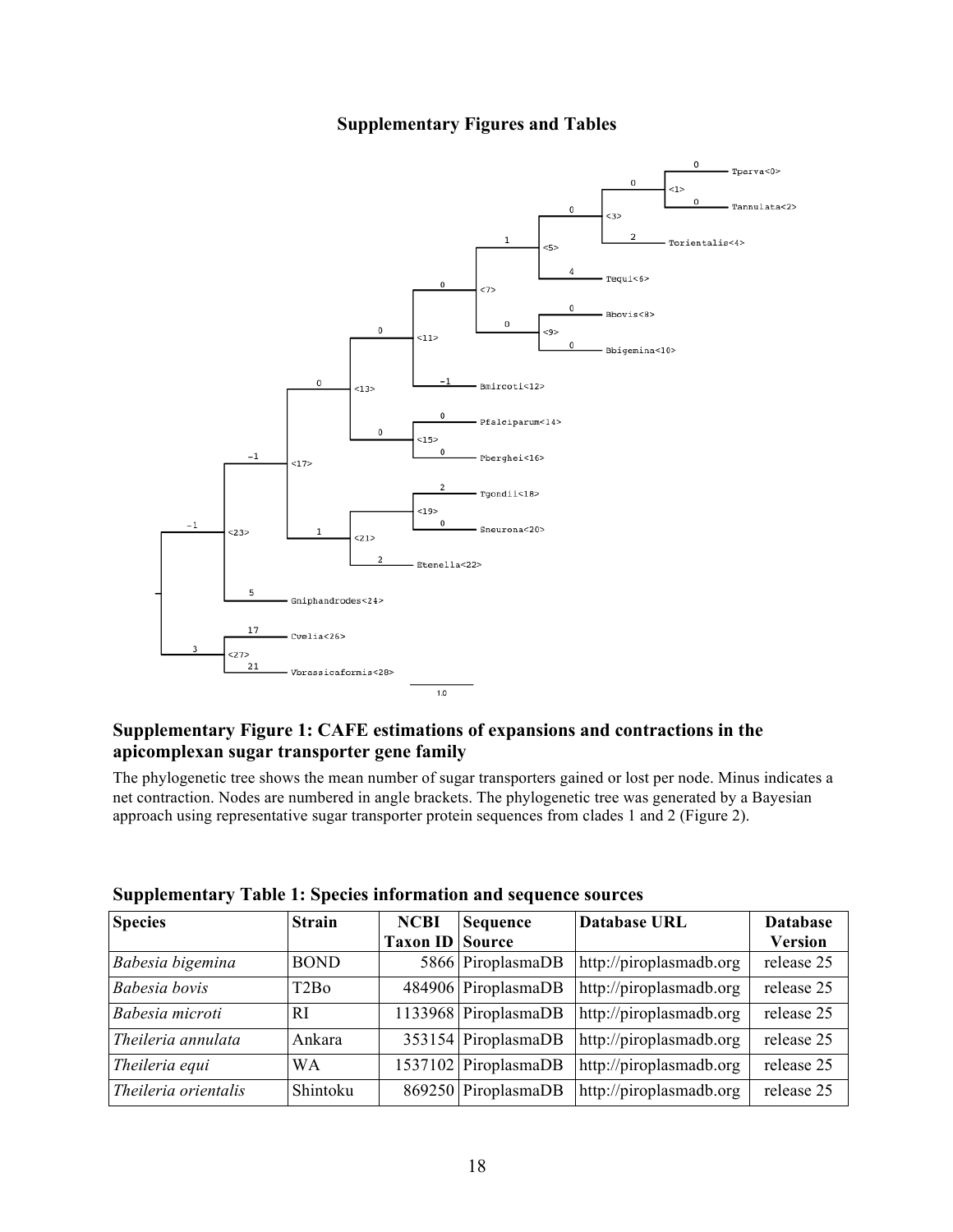| Theileria parva            | Muguga          | 333668  | PiroplasmaDB      | http://piroplasmadb.org | release 25 |
|----------------------------|-----------------|---------|-------------------|-------------------------|------------|
| Cryptosporidium<br>hominis | <b>TU502</b>    |         | 353151 CryptoDB   | http://cryptodb.org     | release 25 |
| Cryptosporidium muris      | <b>RN66</b>     | 441375  | CryptoDB          | http://cryptodb.org     | release 25 |
| Cryptosporidium<br>parvum  | Iowa II         |         | 353152 CryptoDB   | http://cryptodb.org     | release 25 |
| Gregarina niphandrodes     | unknown         | 110365  | CryptoDB          | http://cryptodb.org     | release 25 |
| Chromera velia             | <b>CCMP2878</b> |         | 1169474 CryptoDB  | http://cryptodb.org     | release 25 |
| Vitrella brassicaformis    | <b>CCMP3155</b> | 1169540 | CryptoDB          | http://cryptodb.org     | release 25 |
| Eimeria tenella            | Houghton        |         | 413949 ToxoDB     | http://toxodb.org       | release 25 |
| Hammondia hammondi         | H.H.34          |         | 99158 ToxoDB      | http://toxodb.org       | release 25 |
| Neospora caninum           | Liverpool       | 572307  | ToxoDB            | http://toxodb.org       | release 25 |
| Sarcocystis neurona        | SN <sub>3</sub> | 42890   | <b>ToxoDB</b>     | http://toxodb.org       | release 25 |
| Toxoplasma gondii          | <b>ME49</b>     | 508771  | <b>ToxoDB</b>     | http://toxodb.org       | release 25 |
| Plasmodium berghei         | <b>ANKA</b>     | 5823    | PlasmoDB          | http://plasmodb.org     | release 25 |
| Plasmodium falciparum      | 3D7             |         | 36329 PlasmoDB    | http://plasmodb.org     | release 25 |
| Plasmodium chabaudi        | chabaudi        | 31271   | PlasmoDB          | http://plasmodb.org     | release 25 |
| Plasmodium knowlesi        | Н               | 5851    | PlasmoDB          | http://plasmodb.org     | release 25 |
| Plasmodium vivax           | Sal-1           |         | $126793$ PlasmoDB | http://plasmodb.org     | release 25 |
| Plasmodium yoelii          | 17X             |         | 352914 PlasmoDB   | http://plasmodb.org     | release 25 |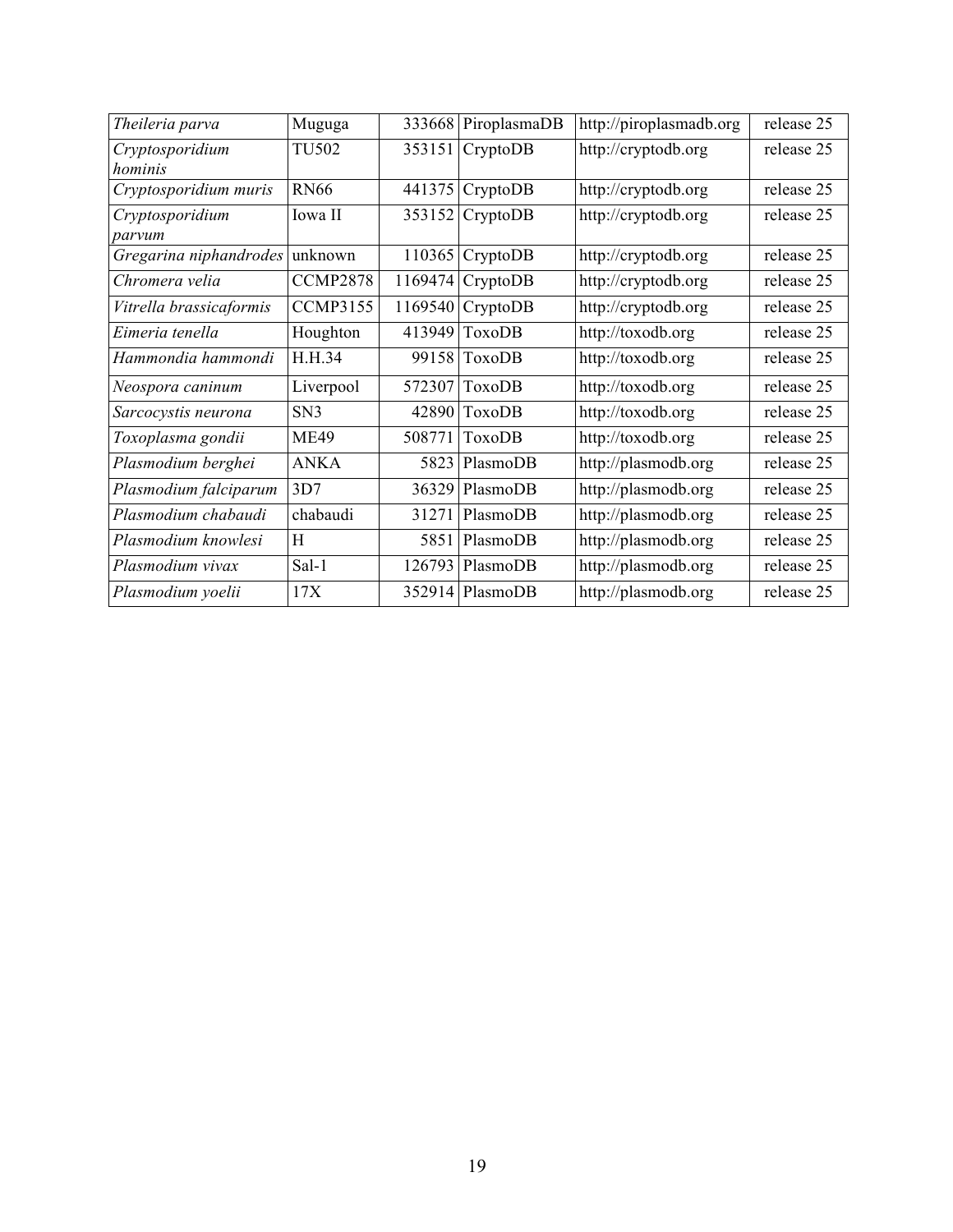| <b>Tool</b>  | <b>Paramaters</b>                                                |
|--------------|------------------------------------------------------------------|
| OrthoMCL     | BLAST E-value cutoff: 1e-30                                      |
|              | Inflation: 1.5                                                   |
|              | P-value cutoff: 1e-05                                            |
|              | P-ident cutoff: $\overline{0}$                                   |
|              | P-match cutoff: 0                                                |
| Pfam         | e-value cutoff: 1e-05                                            |
|              | pfam DB verson: 27.0                                             |
|              | accession number: PF00083                                        |
|              |                                                                  |
| <b>HMMER</b> | e-value cutoff: 1e-05                                            |
|              |                                                                  |
| tBLASTn      | e-value cutoff: 1e-06                                            |
|              | query: identified sugar transporters                             |
|              | subject: assembled genome sequences of the 22 species            |
|              |                                                                  |
| CAFE v3      | P-value: 0.050000                                                |
|              | Num of Random: 1000                                              |
|              | Lambda: 1.98162354082669 Mu: 0.73467469847160 & Score: 41.100357 |
|              |                                                                  |
| TargetP 1.1  | Organism group: Non-plant                                        |
|              | Cutoffs: winner-takes-all (default)                              |
|              |                                                                  |
| SignalP 4.1  | Organism group: Eukaryotes                                       |
|              | D-cutoff values: optimized for correlation                       |

**Supplementary Table 2: Parameters for** *in silico* **tools**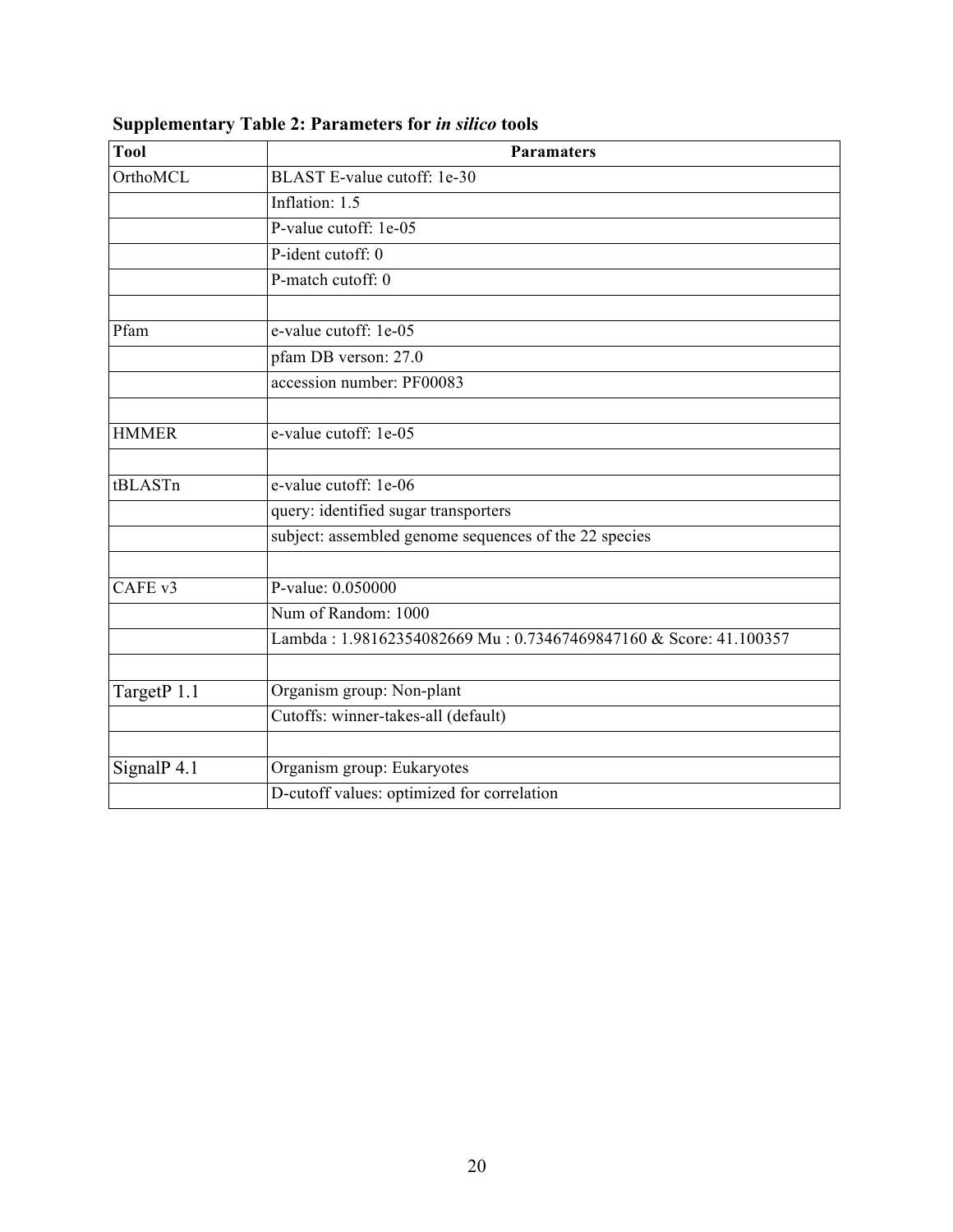| <b>EupathDB Gene ID</b> | Alias used in Phylogenetic Tree | Organism                |
|-------------------------|---------------------------------|-------------------------|
| cgd4 2870               | cgd4 2870                       | Cryptosporidium parvum  |
| cgd3 4070               | cgd3_4070                       | Cryptosporidium parvum  |
| Vbra 9656               | Vbra 9656                       | Vitrella brassicaformis |
| Vbra 8597               | Vbra 8597                       | Vitrella brassicaformis |
| Vbra 6646               | Vbra 6646                       | Vitrella brassicaformis |
| Vbra_6177               | Vbra_6177                       | Vitrella brassicaformis |
| Vbra 2748               | Vbra 2748                       | Vitrella brassicaformis |
| Vbra 23072              | Vbra 23072                      | Vitrella brassicaformis |
| Vbra 22558              | Vbra 22558                      | Vitrella brassicaformis |
| Vbra 22414              | Vbra 22414                      | Vitrella brassicaformis |
| Vbra 22413              | Vbra 22413                      | Vitrella brassicaformis |
| Vbra 21888              | Vbra 21888                      | Vitrella brassicaformis |
| Vbra 216                | Vbra 216                        | Vitrella brassicaformis |
| Vbra 20903              | Vbra 20903                      | Vitrella brassicaformis |
| Vbra 20539              | Vbra 20539                      | Vitrella brassicaformis |
| Vbra 20505              | Vbra 20505                      | Vitrella brassicaformis |
| Vbra 19180              | Vbra 19180                      | Vitrella brassicaformis |
| Vbra 18889              | Vbra 18889                      | Vitrella brassicaformis |
| Vbra 15257              | Vbra 15257                      | Vitrella brassicaformis |
| Vbra 14168              | Vbra 14168                      | Vitrella brassicaformis |
| Vbra 14092              | Vbra 14092                      | Vitrella brassicaformis |
| Vbra 1341               | Vbra 1341                       | Vitrella brassicaformis |
| Vbra 12593              | Vbra_12593                      | Vitrella brassicaformis |
| Vbra 12299              | Vbra 12299                      | Vitrella brassicaformis |
| $Vbra_12134$            | Vbra 12134                      | Vitrella brassicaformis |
| $Vbra_11601$            | Vbra 11601                      | Vitrella brassicaformis |
| TP03 0064               | Tp HTL3s                        | Theileria parva         |
| TP03 0063               | $Tp$ $HTL1$                     | Theileria parva         |
| TP01 1069               | Tp HTL2                         | Theileria parva         |
| TOT 030000803           | ToHTL4                          | Theileria orientalis    |
| TOT 030000802           | ToHTL5                          | Theileria orientalis    |
| TOT 020000891           | ToHTL2                          | Theileria orientalis    |
| TOT 010001273           | ToHTL3                          | Theileria orientalis    |
| TOT 010001014           | ToHTL1                          | Theileria orientalis    |
| TGME49_272500           | TgST2                           | Toxoplasma gondii       |
| TGME49 257120           | TgST1                           | Toxoplasma gondii       |
| TGME49 235150           | TGME49 235150                   | Toxoplasma gondii       |

**Supplementary Table 3: Sugar transporter gene identifiers and aliases**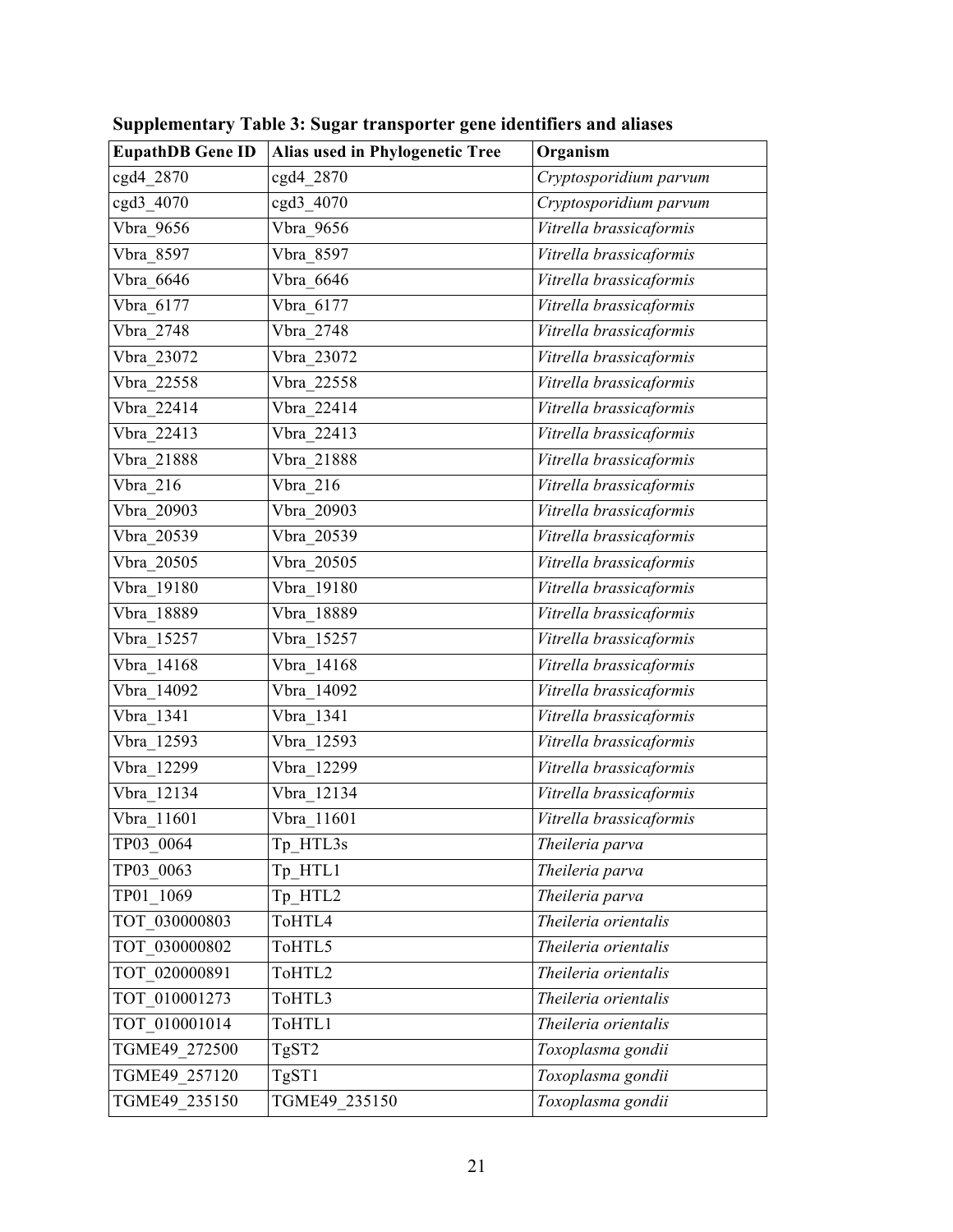| TGME49 214320        | TgGT1                | Toxoplasma gondii      |
|----------------------|----------------------|------------------------|
| TGME49 201260        | TgST3                | Toxoplasma gondii      |
| TA16160              | TaHTL1               | Theileria annulata     |
| TA02485              | TaHTL2               | Theileria annulata     |
| TA02480              | TaHTL3               | Theileria annulata     |
| SN3 00601180         | SnHTL                | Sarcocystis neurona    |
| SN3 00601110         | SN3 00601110         | Sarcocystis neurona    |
| SN3 00202480         | SN3 00202480         | Sarcocystis neurona    |
| PF3D7_0919500        | PF3D7_0919500        | Plasmodium falciparum  |
| PF3D7_0204700        | PfHT1                | Plasmodium falciparum  |
| <b>PBANKA 082040</b> | <b>PBANKA 082040</b> | Plasmodium berghei     |
| <b>PBANKA 030250</b> | PbHT1                | Plasmodium berghei     |
| GNI 143270           | GNI 143270           | Gregarina niphandrodes |
| GNI_134360           | GNI 134360           | Gregarina niphandrodes |
| GNI 123980           | GnHTL4               | Gregarina niphandrodes |
| GNI 060640           | GnHTL3               | Gregarina niphandrodes |
| GNI 060610           | GnHTL2               | Gregarina niphandrodes |
| GNI 060510           | GnHTL1               | Gregarina niphandrodes |
| GNI 045930           | GNI 045930           | Gregarina niphandrodes |
| GNI 027950           | GNI 027950           | Gregarina niphandrodes |
| ETH 00035840         | ETH 00035840         | Eimeria tenella        |
| ETH_00031430         | ETH 00031430         | Eimeria tenella        |
| ETH 00027765         | ETH 00027765         | Eimeria tenella        |
| ETH 00021075         | <b>EtHTL</b>         | Eimeria tenella        |
| ETH 00006715         | ETH_00006715         | Eimeria tenella        |
| Cvel 9429            | Cvel 9429            | Chromera velia         |
| Cvel 846             | Cvel 846             | Chromera velia         |
| Cvel 7759            | Cvel 7759            | Chromera velia         |
| Cvel 7704.1          | Cvel 7704.1          | Chromera velia         |
| Cvel 49              | Cvel 49              | Chromera velia         |
| Cvel 4809            | Cvel 4809            | Chromera velia         |
| Cvel 30289           | Cvel 30289           | Chromera velia         |
| Cvel 27659           | Cvel 27659           | Chromera velia         |
| Cvel 24561           | Cvel 24561           | Chromera velia         |
| Cvel 24236           | Cvel 24236           | Chromera velia         |
| Cvel 23915           | Cvel 23915           | Chromera velia         |
| Cvel 23322           | Cvel 23322           | Chromera velia         |
| Cvel 17783           | Cvel 17783           | Chromera velia         |
| Cvel 16689           | Cvel 16689           | Chromera velia         |